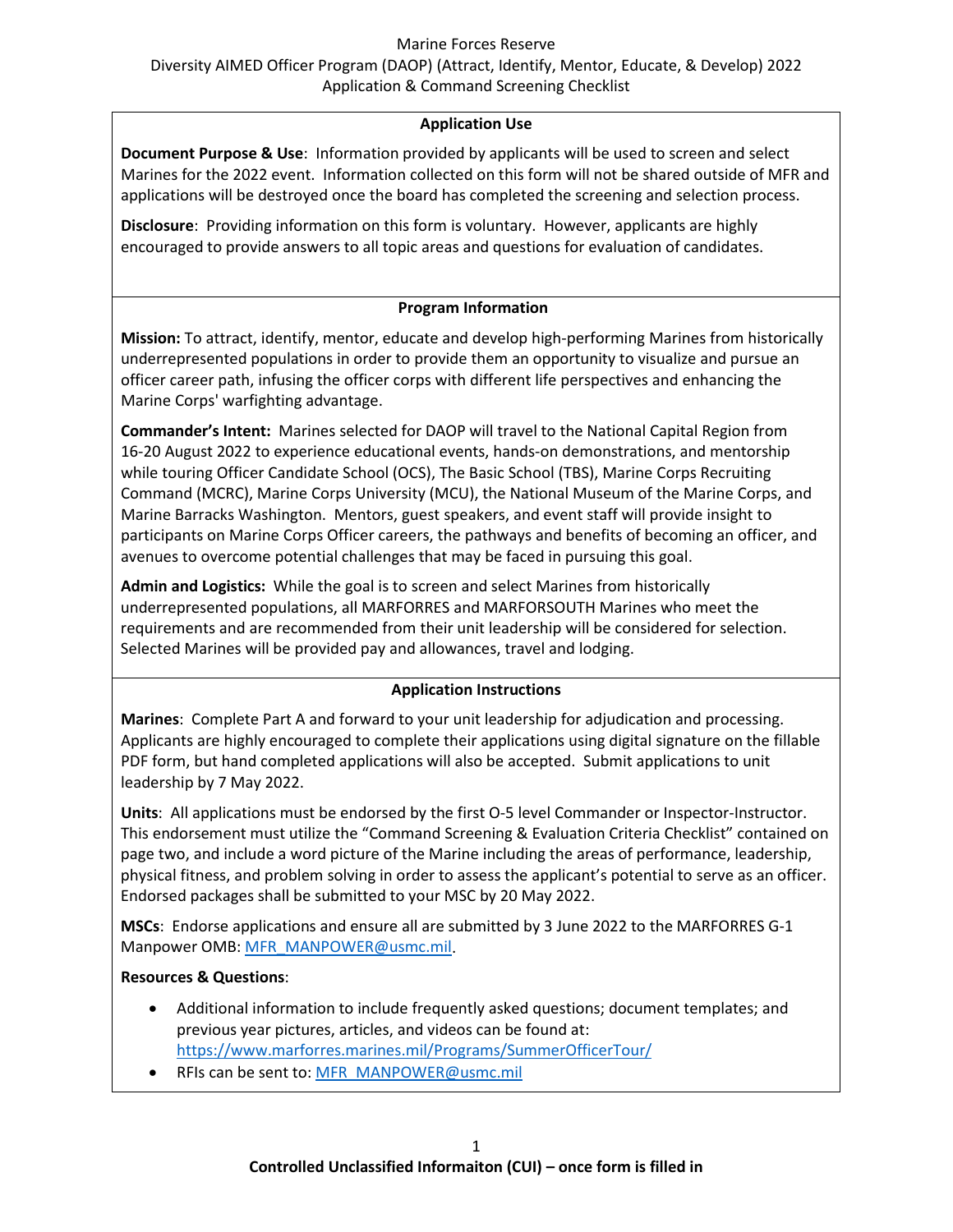#### Marine Forces Reserve

# Diversity AIMED Officer Program (DAOP) (Attract, Identify, Mentor, Educate, & Develop) 2022 Application & Command Screening Checklist

| <b>Application Details</b> |                                                                                                                                                                         |  |  |  |  |  |
|----------------------------|-------------------------------------------------------------------------------------------------------------------------------------------------------------------------|--|--|--|--|--|
| Item                       | <b>Guidance/Acronym Meaning</b>                                                                                                                                         |  |  |  |  |  |
| 4. Rank                    | Ex: LCpl, Cpl, Sgt, etc.                                                                                                                                                |  |  |  |  |  |
| 5. DOR                     | Date of Rank (DOR); provide in YYYYMMDD format.                                                                                                                         |  |  |  |  |  |
| 6. Address                 | Home of Record = where you live.                                                                                                                                        |  |  |  |  |  |
| 8. Email                   | Provide the best contact email.                                                                                                                                         |  |  |  |  |  |
| 9. PMOS                    | Provide you Primary MOS (PMOS).                                                                                                                                         |  |  |  |  |  |
| 10. AMOS                   | Provide any additional MOSs.                                                                                                                                            |  |  |  |  |  |
| 11. Billet                 | Provide your current billet (ex: Squad Leader).                                                                                                                         |  |  |  |  |  |
| 13. MSC                    | Major Subordinate Command (MSC) - Div, MAW, MLG, FHG, HQ Bn, etc.                                                                                                       |  |  |  |  |  |
| 14. Component              | SMCR, Active Reserve (AR), Active Component (AC), IRR, or IMA.                                                                                                          |  |  |  |  |  |
| 15. PEBD                   | Pay Entry Base Date (PEBD).                                                                                                                                             |  |  |  |  |  |
| 19. BF%                    | Enter as whole number if applicable; if not applicable - leave blank.                                                                                                   |  |  |  |  |  |
| 21. PFT                    | Example: 255/1 <sup>st</sup> Class.                                                                                                                                     |  |  |  |  |  |
| 22. Date                   | Provide in YYYYMMDD format.                                                                                                                                             |  |  |  |  |  |
| 23. CFT                    | Example: 240/1 <sup>st</sup> Class.                                                                                                                                     |  |  |  |  |  |
| 24. Date                   | Provide in YYYYMMDD format.                                                                                                                                             |  |  |  |  |  |
| <b>27. PME</b>             | Provide all completed PME courses to include the completion date YYYYMM.                                                                                                |  |  |  |  |  |
| 28. AFQT                   | Armed Forces Qualification Test (AFQT) score.                                                                                                                           |  |  |  |  |  |
| 29. GT                     | General Technical (GT) score.                                                                                                                                           |  |  |  |  |  |
| 30. SAT                    | If you have taken the Scholastic Aptitude Test (SAT), provide your score.                                                                                               |  |  |  |  |  |
| 31. ACT                    | If you have taken the American College Test (ACT), provide your score.                                                                                                  |  |  |  |  |  |
| 33. KSAs                   | Provide both military and civilian certifications, education, and KSAs outside basic<br>training and MOS course to provide a holistic profile of yourself to the board. |  |  |  |  |  |

## **Command Screening & Evaluation Criteria Checklist** The following items/areas are provided to assist units to screen and evaluate their Marines before package submission. Failure to meet the below thresholds does not disqualify a Marine, but is rather a basic guide to probability of acceptance into Marine Corps Officer programs. Item | Recommended Criteria Age 20-35 years-old for all enlisted to officer programs  $Ht/Wt$  & BF%  $\left\vert$  Current for CY and within standards PFT & CFT  $\vert$  1<sup>st</sup> Class MCMAP | Tan belt or higher PME | In-progress or complete for grade. AQFT | Minimum score of 74 SAT Minimum score of 1000 (math and critical reading) ACT Minimum composite score of 22 College Preferred (but not required) that Marine has completed some college credits, working towards degree, or has bachelor's degree. Potential Competitive with or above peers in the following areas: performance, leadership, physical fitness, problem solving and officer potential Medical/Dental Current HIV test, Current PHA, Dental Class I or II; exam is current, Full duty

status; no lingering injuries that would prevent acceptance to OCS

Readiness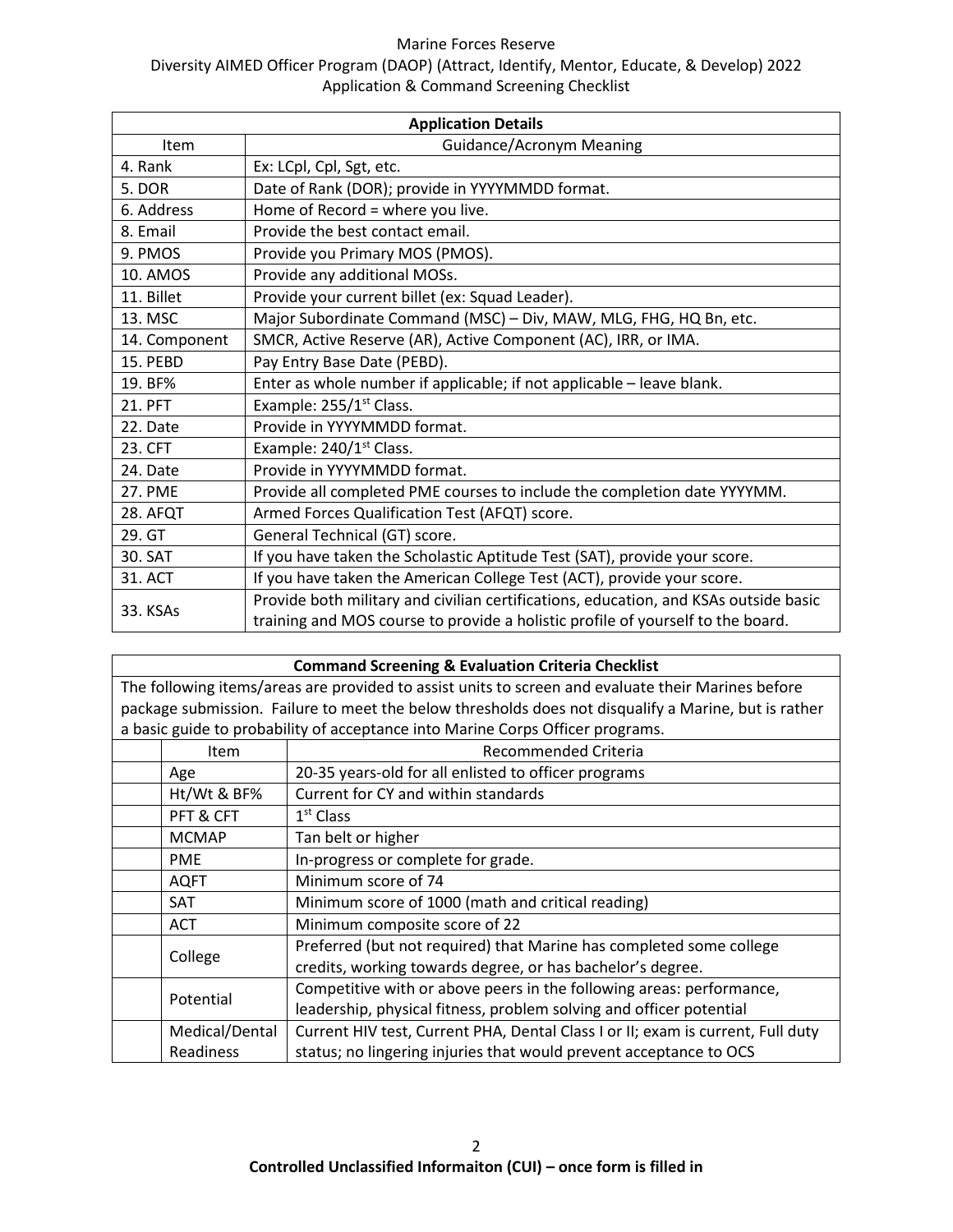## Marine Forces Reserve Diversity AIMED Officer Program (DAOP) (Attract, Identify, Mentor, Educate, & Develop) 2022 Application & Command Screening Checklist

| <b>Part A - Marine Information</b>                                                                                                                 |                |                  |               |                    |             |         |  |                                     |  |
|----------------------------------------------------------------------------------------------------------------------------------------------------|----------------|------------------|---------------|--------------------|-------------|---------|--|-------------------------------------|--|
| 1. Name<br>(Last, First, MI):                                                                                                                      |                |                  |               |                    |             | 2. Age: |  |                                     |  |
| 3. EDIPI:                                                                                                                                          |                |                  | 4. Rank:      |                    |             |         |  | 5. DOR:                             |  |
| 6. Address:                                                                                                                                        |                |                  | 7. Cell:      |                    |             |         |  |                                     |  |
|                                                                                                                                                    |                |                  | 8. Email:     |                    |             |         |  |                                     |  |
| 9.<br>PMOS:                                                                                                                                        | 10.<br>AMOS:   |                  |               | 11.<br>Billet:     |             |         |  |                                     |  |
| 12. Unit:                                                                                                                                          |                |                  |               |                    |             |         |  | 13. MSC:                            |  |
| 14. Component:<br>(SMCR, AR, AC, IRR, IMA)                                                                                                         |                |                  | 15. PEBD:     |                    |             |         |  |                                     |  |
| 16.<br>Race/Ethnicity:                                                                                                                             | 17.<br>Gender: |                  | 18.<br>Ht/Wt: |                    | 19.<br>BF%: |         |  | 20. Within Standards?<br>(Yes, No): |  |
| 21. PFT/<br>Class:                                                                                                                                 |                | 22. PFT<br>Date: |               | 23. CFT/<br>Class: |             |         |  | 24. CFT<br>Date:                    |  |
| 25. Performance - JPES Scores<br>(Cpl and below):                                                                                                  |                | 26. MCMAP Belt:  |               |                    |             |         |  |                                     |  |
| 27. PME Completed<br>(with completion date(s)):                                                                                                    |                |                  |               |                    |             |         |  |                                     |  |
| 28. AQFT:                                                                                                                                          |                | 29. GT:          | 30. SAT:      |                    |             |         |  | 31. ACT:                            |  |
| 32. Current (or former) college, major/minor, progress/status, and expected completion date. Also include your<br>GPA and any accolades or awards. |                |                  |               |                    |             |         |  |                                     |  |
| 33. Military/civilian Knowledge, Skills, Abilities (KSAs), certificates, and education.                                                            |                |                  |               |                    |             |         |  |                                     |  |
| 34. Hobbies & interests.                                                                                                                           |                |                  |               |                    |             |         |  |                                     |  |
| 35. Future MOS/OccField/career interest.                                                                                                           |                |                  |               |                    |             |         |  |                                     |  |